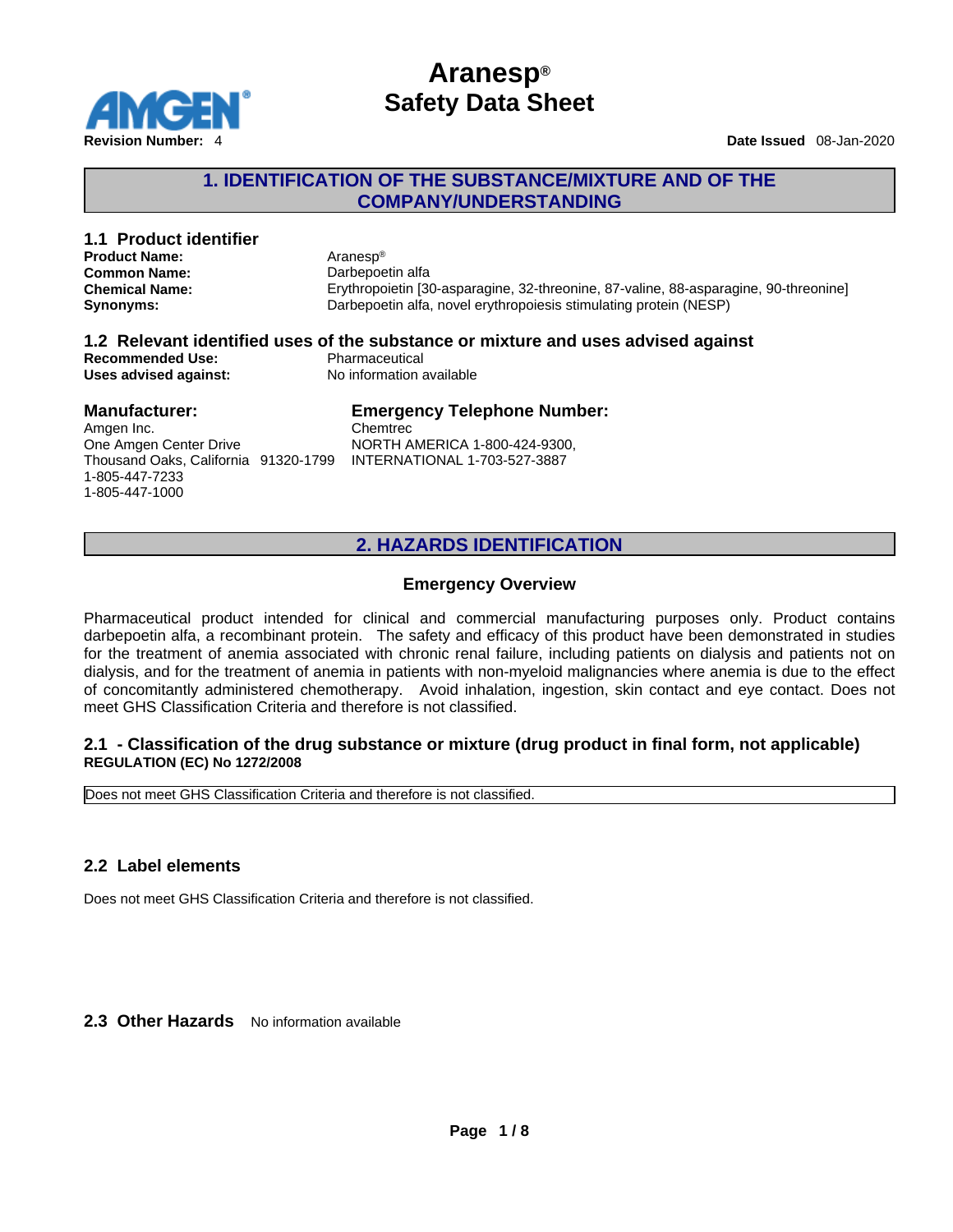

## **3. COMPOSITION/INFORMATION ON INGREDIENTS**

### **3.1 Substances**

| Ingredients:          | Darbepoetin alfa is manufactured as a polysorbate formulation and is distributed in Pre<br>Filled Syringes (PFS) and vials. The PFS doses range from 10 to 500 mcg, which are<br>produced using product strengths between 25 to 500 mcg/mL and filled to volumes of 0.3 to<br>1 mL. The vial doses range from 25 to 300 mcg and are filled to volumes of 0.75 to 1 mL. |
|-----------------------|------------------------------------------------------------------------------------------------------------------------------------------------------------------------------------------------------------------------------------------------------------------------------------------------------------------------------------------------------------------------|
| <b>Chemical Name:</b> | Erythropoietin [30-asparagine, 32-threonine, 87-valine, 88-asparagine, 90-threonine]                                                                                                                                                                                                                                                                                   |
| <b>CAS-No:</b>        | 209810-58-2                                                                                                                                                                                                                                                                                                                                                            |

# **4. FIRST AID MEASURES**

### **4.1 Description of first-aid measures**

| <b>Eye Contact:</b>        | In the case of contact with eyes, rinse immediately with plenty of water and seek medical<br>advice.                                            |
|----------------------------|-------------------------------------------------------------------------------------------------------------------------------------------------|
| <b>Skin Contact:</b>       | Wash off immediately with soap and plenty of water removing all contaminated clothes and<br>shoes. Consult a physician if necessary.            |
| Inhalation:                | Move to fresh air. If symptoms persist, call a physician.                                                                                       |
| Ingestion:                 | If symptoms persist, call a physician. Do not induce vomiting without medical advice. Never<br>give anything by mouth to an unconscious person. |
| <b>Notes to Physician:</b> | Treat symptomatically.                                                                                                                          |

## **5. FIRE-FIGHTING MEASURES**

## **5.1 Extinguishing media**

**Flammable Properties:** Not applicable. **Extinguishing Media:** Use extinguishing measures that are appropriate to local circumstances and the surrounding environment.

### **5.2 Special hazards arising from the substance or mixture**

**Hazardous Combustion Products:** None

### **5.3 Advice for firefighters**

**Protective Equipment and Precautions for Firefighters:** As in any fire, wear self-contained breathing apparatus pressure-demand, NIOSH (approved) and full protective gear.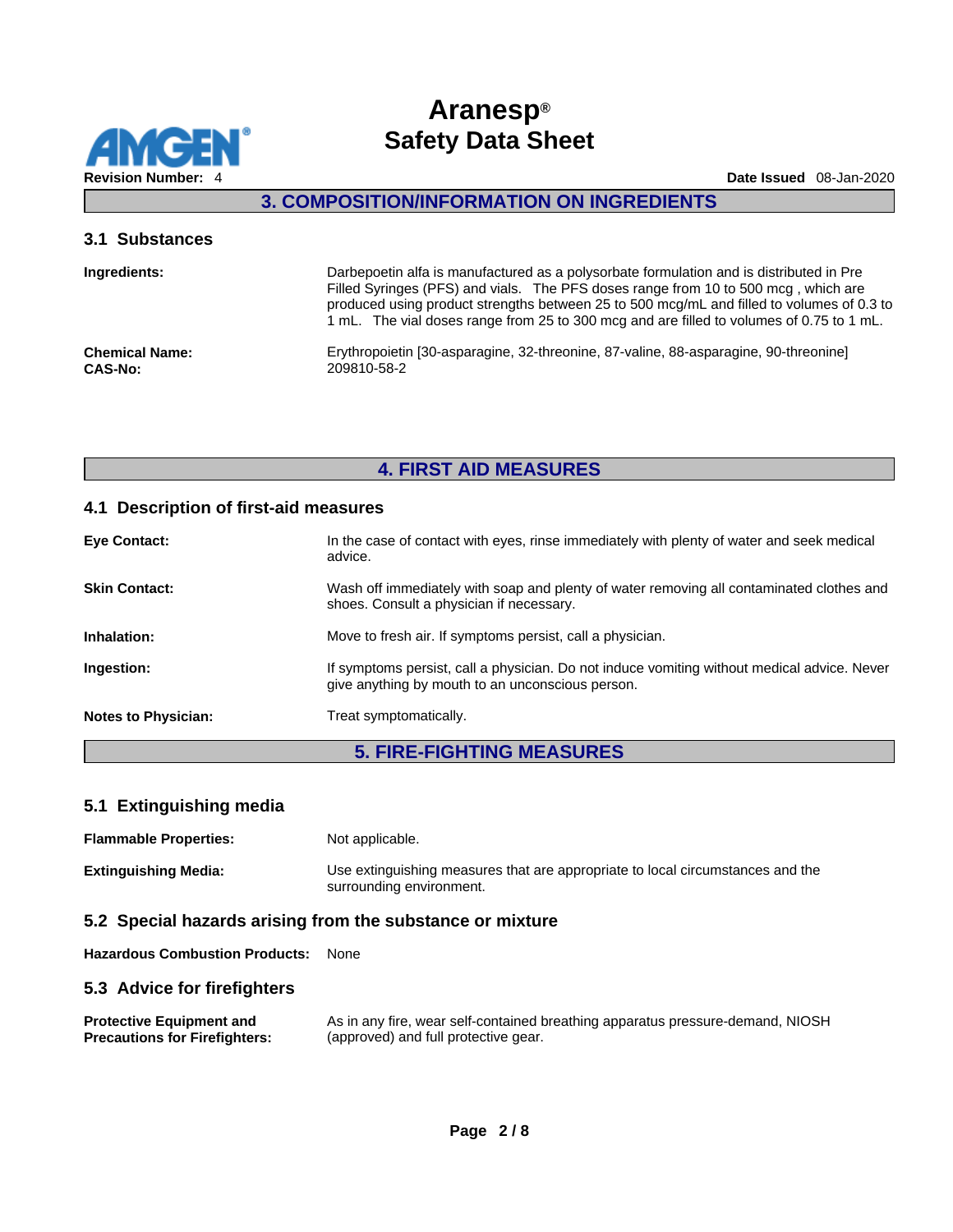

# **6. ACCIDENTAL RELEASE MEASURES**

### **6.1 Personal precautions, protective equipment and emergency procedures**

**Spill Procedures:** If material is released or spilled, cordon off spill area. Take proper precautions to minimize exposure by using appropriate personal protective equipment in cleaning up a spill. If in powder form, wet down spilled material to minimize airborne dispersion. Soak up material with absorbent e.g., paper towels, and wash spill area thoroughly with appropriate cleaning materials. Dispose of collected material in accordance with applicable waste disposal regulations. Avoid release to the environment.

## **7. HANDLING AND STORAGE**

## **7.1 Precautions for Safe Handling**

Handling and Storage: **Avoid contact with skin, eyes** or clothing. Do not eat, drink or smoke in work areas. Use adequate ventilation to minimize exposure. Wash hands, face and other potentially exposed areas immediately after handling this material. Remove contaminated clothing prior to entering eating areas. Clean protective equipment thoroughly after each use. Store in a well ventilated area.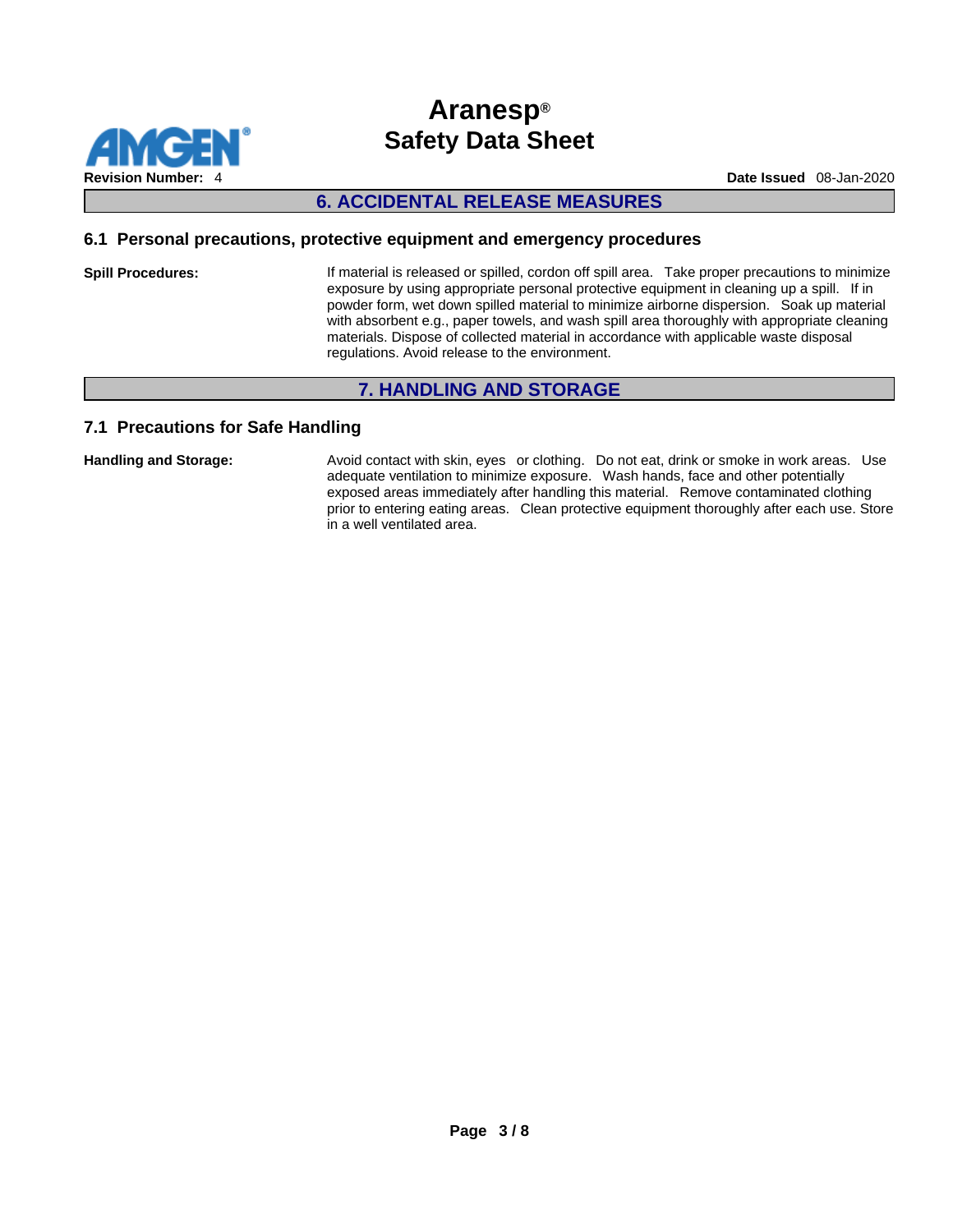

## **8. EXPOSURE CONTROLS/PERSONAL PROTECTION**

### **8.1 Control parameters**

| <b>Occupational Exposure Limit:</b>  | No exposure guidelines established by ACGIH, NIOSH or OSHA. Amgen recommends an<br>occupational exposure limit (OEL) of 6 $\mu$ g/m <sup>3</sup> as an 8-hour time weighted average over a<br>40-hour work week. The OEL is designed as an acceptable airborne concentration of a<br>substance for which it is believed that workers may be repeatedly exposed day after day<br>without adverse health effects. Darbepoetin alfa has been classified per Amgen's Hazard<br>Classification System as an Occupational Exposure Band 4 compound (5 $\mu$ g/m <sup>3</sup> - 20<br>$\mu$ g/m <sup>3</sup> ). |
|--------------------------------------|----------------------------------------------------------------------------------------------------------------------------------------------------------------------------------------------------------------------------------------------------------------------------------------------------------------------------------------------------------------------------------------------------------------------------------------------------------------------------------------------------------------------------------------------------------------------------------------------------------|
| <b>Engineering Controls:</b>         | When practicable, handle material in enclosed processes or in processes with effective<br>local exhaust ventilation or within a chemical hood.                                                                                                                                                                                                                                                                                                                                                                                                                                                           |
| 8.2 Exposure controls                |                                                                                                                                                                                                                                                                                                                                                                                                                                                                                                                                                                                                          |
| <b>Personal Protective Equipment</b> |                                                                                                                                                                                                                                                                                                                                                                                                                                                                                                                                                                                                          |
| <b>Eye/face Protection:</b>          | Wear safety glasses with side shields, chemical splash goggles, or safety glasses with side<br>shields and a full-face shield to prevent contact with eyes. The choice of protection should<br>be based on the job activity and potential for exposure to the eyes and face.                                                                                                                                                                                                                                                                                                                             |
| <b>Skin Protection:</b>              | Use gloves or other appropriate personal protective equipment if skin contact with<br>formulation is possible. Wear lab coat or other protective over garment if splashing is<br>possible. The choice of protection should be based on the job activity and potential for skin<br>contact.                                                                                                                                                                                                                                                                                                               |
| <b>Respiratory Protection:</b>       | When possible, handle material in enclosed processes or containers. If it is properly<br>handled with effective local exhaust ventilation or containment, respiratory protection may<br>not be needed. For procedures involving larger quantities or dust/aerosol generating<br>procedures such as weighing or a large transfer of liquids, an air-purifying respirator with<br>NIOSH approval for dusts and mists may be needed. The choice of protection should be<br>based on the job activity and the potential for exposure.                                                                        |

**Other:** Wash hands, face and other potentially exposed areas after handling material (especially before eating, drinking or smoking). Clean protective equipment thoroughly after each use.

## **8.3 Environmental exposure controls**

**Environmental Exposure Controls** Avoid release to the environment.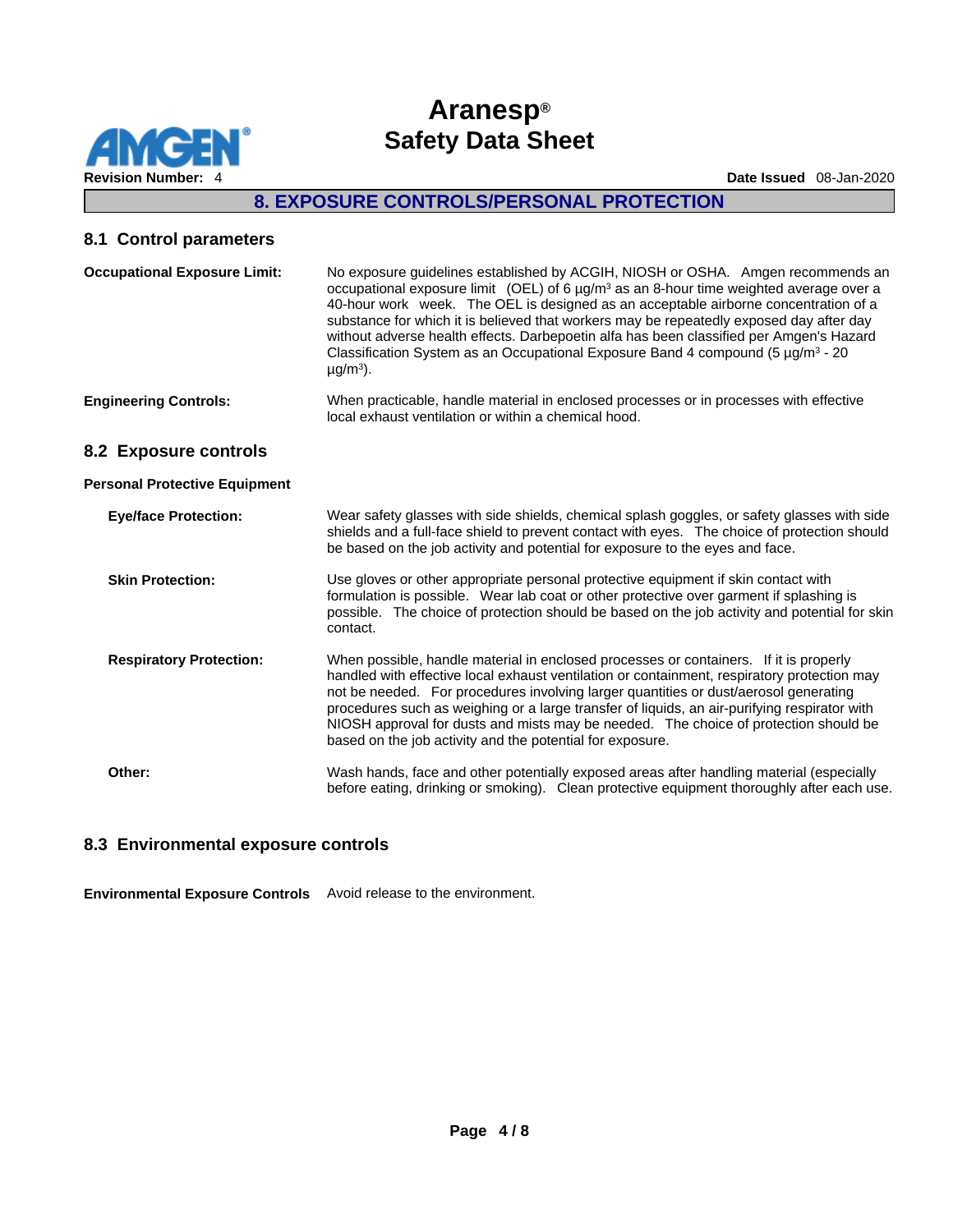

**9. PHYSICAL AND CHEMICAL PROPERTIES** 

| Clear colorless<br>Liquid<br>$\sim$ 37,000 daltons<br>No information available<br>No information available<br>6.2<br>No information available<br>100 °C<br>Not applicable<br>No information available<br>No information available<br>No information available<br>No information available<br>No information available<br>No information available |
|---------------------------------------------------------------------------------------------------------------------------------------------------------------------------------------------------------------------------------------------------------------------------------------------------------------------------------------------------|
| No information available<br>0.98<br>No information available                                                                                                                                                                                                                                                                                      |
|                                                                                                                                                                                                                                                                                                                                                   |

## **10. STABILITY AND REACTIVITY**

| <b>10.1 Reactivity</b>                     | No information available |
|--------------------------------------------|--------------------------|
| <b>10.2 Chemical stability</b>             | Stable                   |
| 10.3 Possibility of hazardous<br>reactions | No information available |
| 10.4 Conditions to avoid                   | No Information available |
| 10.5 Incompatible materials                | No information available |
| 10.6 Hazardous<br>decomposition products   | No information available |
| <b>10.7 Other information</b>              | None                     |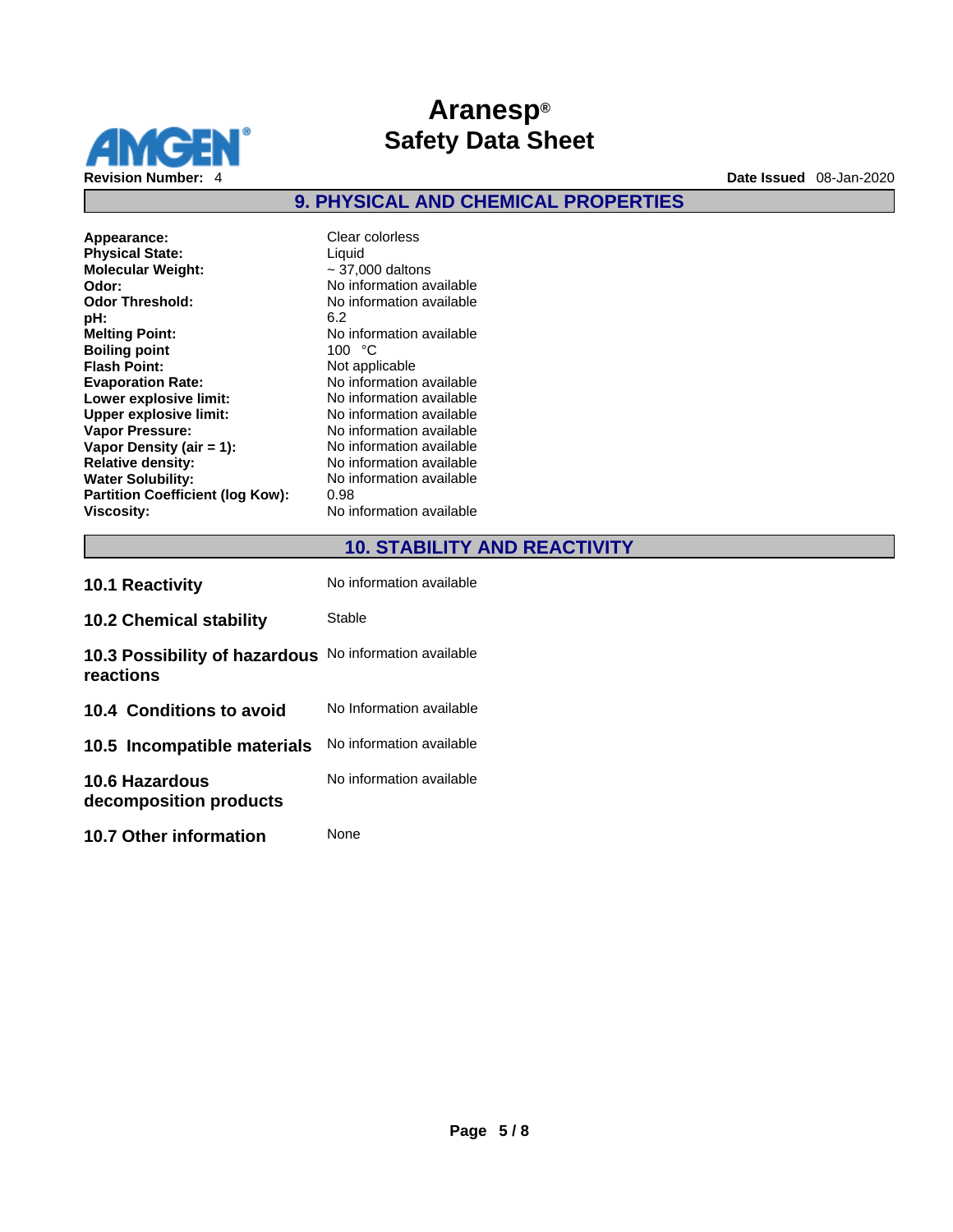

## **11. TOXICOLOGICAL INFORMATION**

### **11.1 Information on toxicological effects**

| <b>Acute Toxicity:</b>                    | No information available                                                                 |
|-------------------------------------------|------------------------------------------------------------------------------------------|
| <b>Skin corrosion/irritation:</b>         | Does not meet GHS Classification Criteria and therefore is not classified.               |
| Serious eye damage/eye irritation:        | Does not meet GHS Classification Criteria and therefore is not classified.               |
| <b>Respiratory or skin sensitization:</b> | Does not meet GHS Classification Criteria and therefore is not classified.               |
| Germ cell mutagenicity:                   | Not genotoxic based on a battery of in vitro and in vivo studies. Based on data, the GHS |
|                                           | classification criteria are not met.                                                     |
| <b>Carcinogenicity:</b>                   | Does not meet GHS Classification Criteria and therefore is not classified.               |
| <b>Reproductive toxicity:</b>             | Does not meet GHS Classification Criteria and therefore is not classified.               |
| <b>STOT - single exposure:</b>            | Does not meet GHS Classification Criteria and therefore is not classified.               |
| STOT - repeated exposure:                 | Does not meet GHS Classification Criteria and therefore is not classified.               |
| <b>Aspiration Hazard:</b>                 | No information available                                                                 |
|                                           |                                                                                          |

## **12. ECOLOGICAL INFORMATION**

### **12.1 Toxicity**

**Ecotoxicity effects:** No information available

### **12.2 Persistence and degradability**

Persistence/Degradability: No information available

#### **12.3 Bioaccumulative potential**

**Bioaccumulation/ Accumulation:** No information available

#### **12.4 Mobility in soil**

**Mobility in Environmental Media:** No information available

### **12.5 Results of PBT and vPvB assessment**

**Results of PBT and vPvB assessment:** No information available

### **12.6 Other adverse effects**

**Other Adverse Effects:** No information available

## **13. DISPOSAL CONSIDERATIONS**

#### **13.1 Waste treatment methods**

**Waste Disposal Method:** Dispose of waste according to prescribed federal, state, local and competent authority guidelines.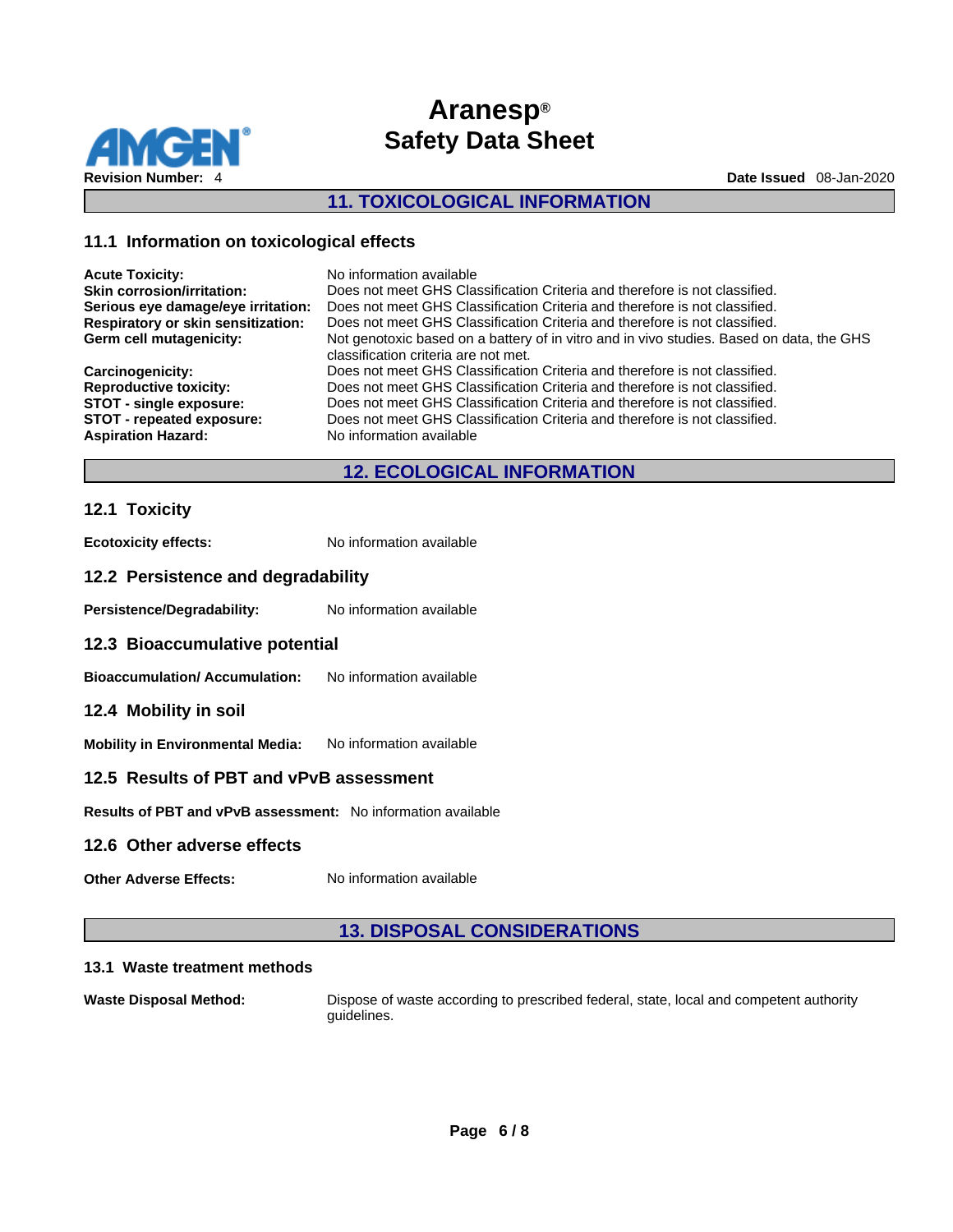

# **14. TRANSPORT INFORMATION**

**DOT:** Not regulated by U.S. DOT, IATA, or IMDG.

# **15. REGULATORY INFORMATION**

### **15.1 Safety, health and environmental regulations/legislation specific for the substance or mixture**

#### **International Inventories**

| <b>TSCA:</b>         |  |
|----------------------|--|
| <b>EINECS/ELINCS</b> |  |
| <b>DSL/NDSL</b>      |  |
| PICCS:               |  |
| <b>ENCS:</b>         |  |
| <b>CHINA:</b>        |  |
| AICS:                |  |
| <b>KECL:</b>         |  |

#### **Legend**

**TSCA** - United States Toxic Substances Control Act Section 8(b) Inventory

 **EINECS/ELINCS** - European Inventory of Existing Commercial Chemical Substances/EU List of Notified Chemical Substances

**DSL/NDSL** - Canadian Domestic Substances List/Non-Domestic Substances List

**PICCS** - Philippines Inventory of Chemicals and Chemical Substances

**ENCS** - Japan Existing and New Chemical Substances

**IECSC** - China Inventory of Existing Chemical Substances

**AICS** - Australian Inventory of Chemical Substances

**KECL** - Korean Existing and Evaluated Chemical Substances

### **State Regulations**

**California Proposition 65:** This product does not contain any Proposition 65 chemicals.

### **15.2 Chemical safety assessment**

No CSA has been conducted.